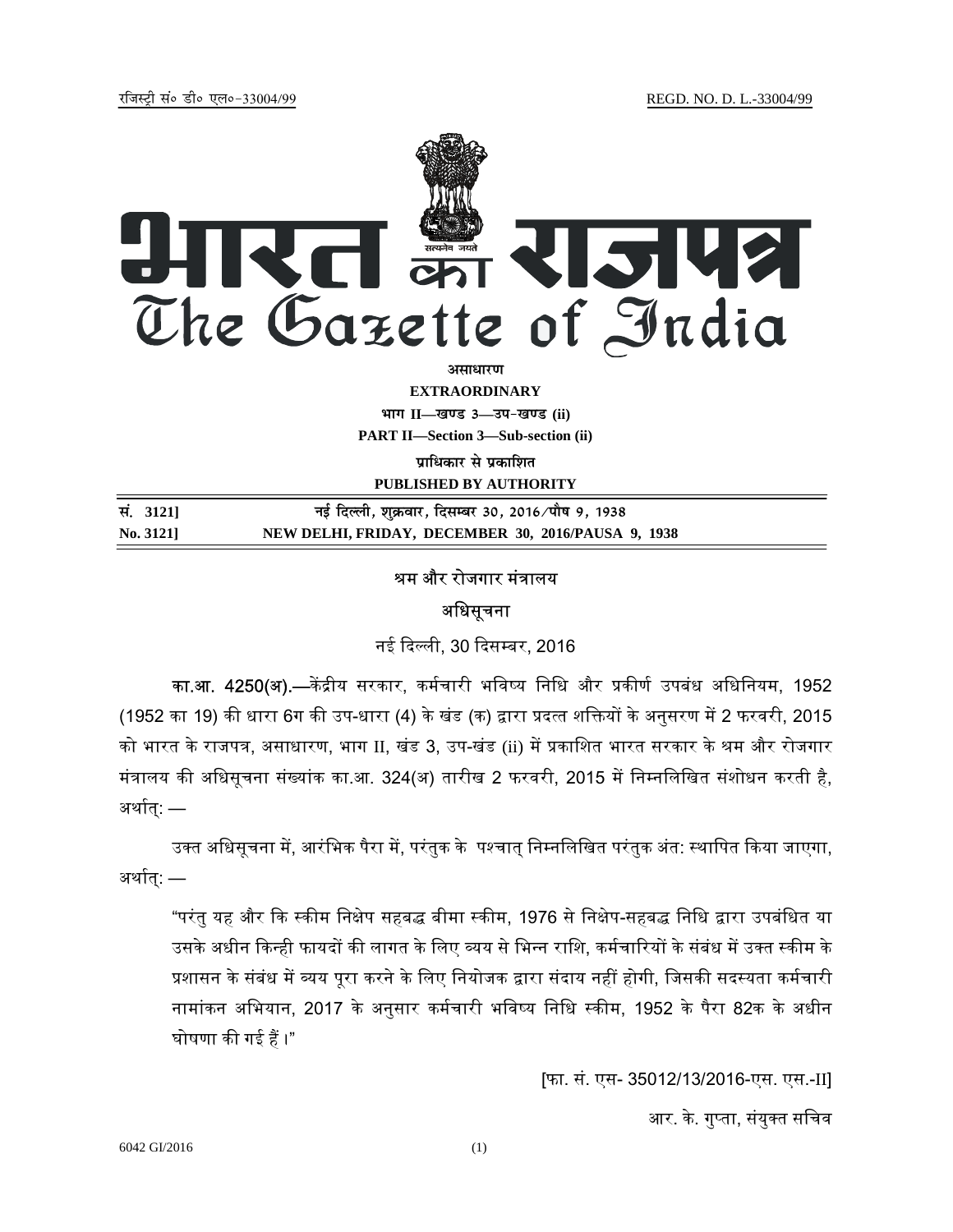टिप्पणी: मूल स्कीम भारत के राजपत्र, असाधारण, भाग II, खंड 3, उप-खंड (ii) में अधिसूचना संख्या का.आ. 324(अ)

तारीख 2 फरवरी, 2015 द्वारा प्रकाशित की गई थी ।

### **MINISTRY OF LABOUR AND EMPLOYMENT**

### **NOTIFICATION**

New Delhi, the 30th December, 2016

**S.O**. **4250(E).—**In pursuance of the powers conferred by clause (a) of sub-section (4) of section 6C of the Employees' Provident Funds and Miscellaneous Provisions, Act, 1952 (19 of 1952), the Central Government hereby makes the following amendment in the notification of the Government of India in the Ministry of Labour and Employment number S.O. 324(E), dated the 2<sup>nd</sup> February, 2015 published in the Gazette of India, Extraordinary, Part II, section 3, sub-section (ii) dated the  $2<sup>nd</sup>$  February, 2015, namely:—

In the said notification, in the opening paragraph, after the proviso, the following proviso shall be inserted, namely:––

"Provided further that no sum, other than the expenses towards the cost of any benefits provided by or under the Employees' Deposit-linked Insurance Scheme, 1976, shall be payable by the employer for meeting the expenses in connection with the administration of the said Scheme, in relation to the employees whose membership have been declared under paragraph 82A of the Employees' Provident Funds Scheme, 1952 as per the Employees' Enrolment Campaign, 2017, to the Deposit-linked Insurance Fund.".

[F. No. S-35012/13/2016-SS-II]

R. K. GUPTA, Jt. Secy.

**Note:** The principal notification was published in the Gazette of India, Extraordinary, Part II, section 3, sub-section (ii) *vide* notification number S.O. 324(E), dated the 2<sup>nd</sup> February, 2015.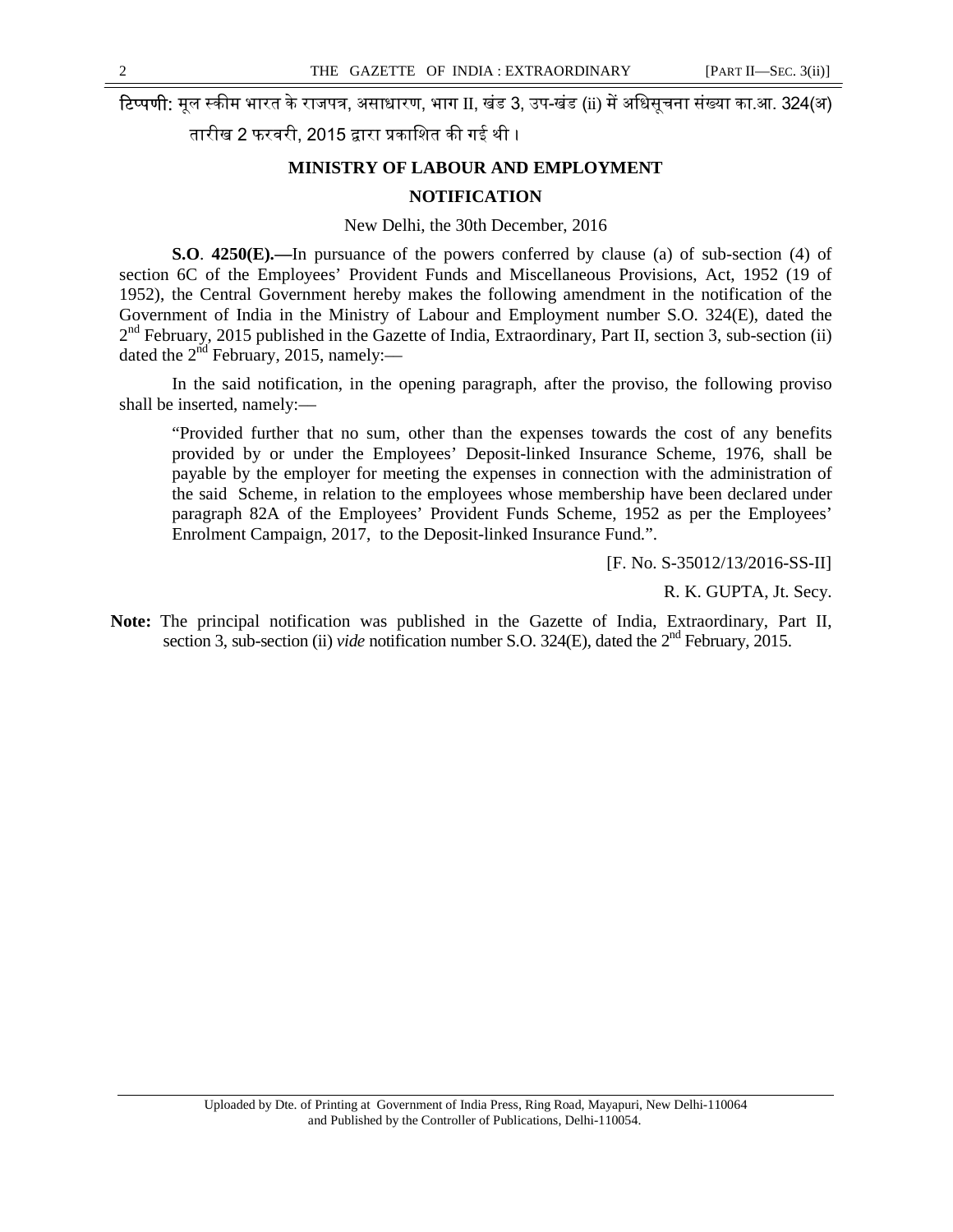

असाधा**र**ण

**EXTRAORDINARY Hkkx II—[k.M 3—mi&[k.M (i)**

**PART II—Section 3—Sub-section (i)** 

**प्राधिकार से प्रकाशित PUBLISHED BY AUTHORITY**

<u>Randal Booking of</u> the set of the set of the set of the set of the set of the set of the set of the set of the set of the set of the set of the set of the set of the set of the set of the set of the set of the set of the

**No. 900] NEW DELHI, FRIDAY, DECEMBER 30, 2016/PAUSA 9, 1938**

# श्रम और रोजगार मंत्रालय

# अधिसूचना

नई दिल्ली, 30 दिसम्बर, 2016

सा.का.नि. 1190(अ).—केन्द्रीय सरकार कर्मचारी भविष्य निधि और प्रकीर्ण उपबंध अधिनियम, 1952 (1952 का 19) की धारा 7 की उप-धारा (1) के साथ पठित धारा 5 द्वारा प्रदत्त शक्तियों का प्रयोग करते हुए केन्द्र सरकार एतद्वारा कर्मचारी भविष्य निधि सुकीम, 1952 का और संशोधन करने के लिए निम्नलिखित योजना बनाती है, अर्थात् :-

- 1. (1) इस स्कीम का संक्षिप्त नाम कर्मचारी भविष्य निधि (सातवां संशोधन) स्कीम, 2016 है।
	- (2) यह उन बातों के सिवाय जिन्हें ऐसी सुकीम से पहले किया गया है या करने का लोप किया गया है, 1 जनवरी, 2017 को प्रवृत्त होगी और 31 मार्च, 2017 तक प्रवृत्त रहेगी ।
- 2. कर्मचारी भविष्य निधि सुकीम, 1952 में पैरा 82 के पशुचात् निमुनलिखित पैरा अंत:सुथापित किया जाएगा, अर्थात् :—

"82क" कर्मचारी नामांकन अभियान 2017 की बाबत् विशेष उपबंध (1) – कर्मचारी नामांकन अभियान, 2017 जनवरी, 2017 को प्रवृत्त होगा तथा 31 मार्च, 2017 तक प्रवृत्त रहेगी ।

(2) ऐसे प्रत्येक नियोक्**ता, जो इस स्**कीम के कर्मचारियों की सदस्**यता और इससे संबंधित निधि में अंशदान**, संबंधी उपबंधों का अनुपालन करने में विफल रहता है, 1 अप्रैल, 2009 से आरम्भ होने वाली और 31 दिसम्बर, 2016 को समापत होने वाली अवधि में निधि का सदसुय बनने के लिए अपेक्षित अथवा पात्र थे किन्तु किसी कारण से सदस्य के रूप में नामांकित नहीं हुऐ थे, ऐसे प्रारूप में जो केन्द्रीय भविष्य निधि आयुकत द्वारा विनिर्दिषुट किया जाए में क्षेत्रीय भविषुय निधि आयुकत को घोषणा देगा ।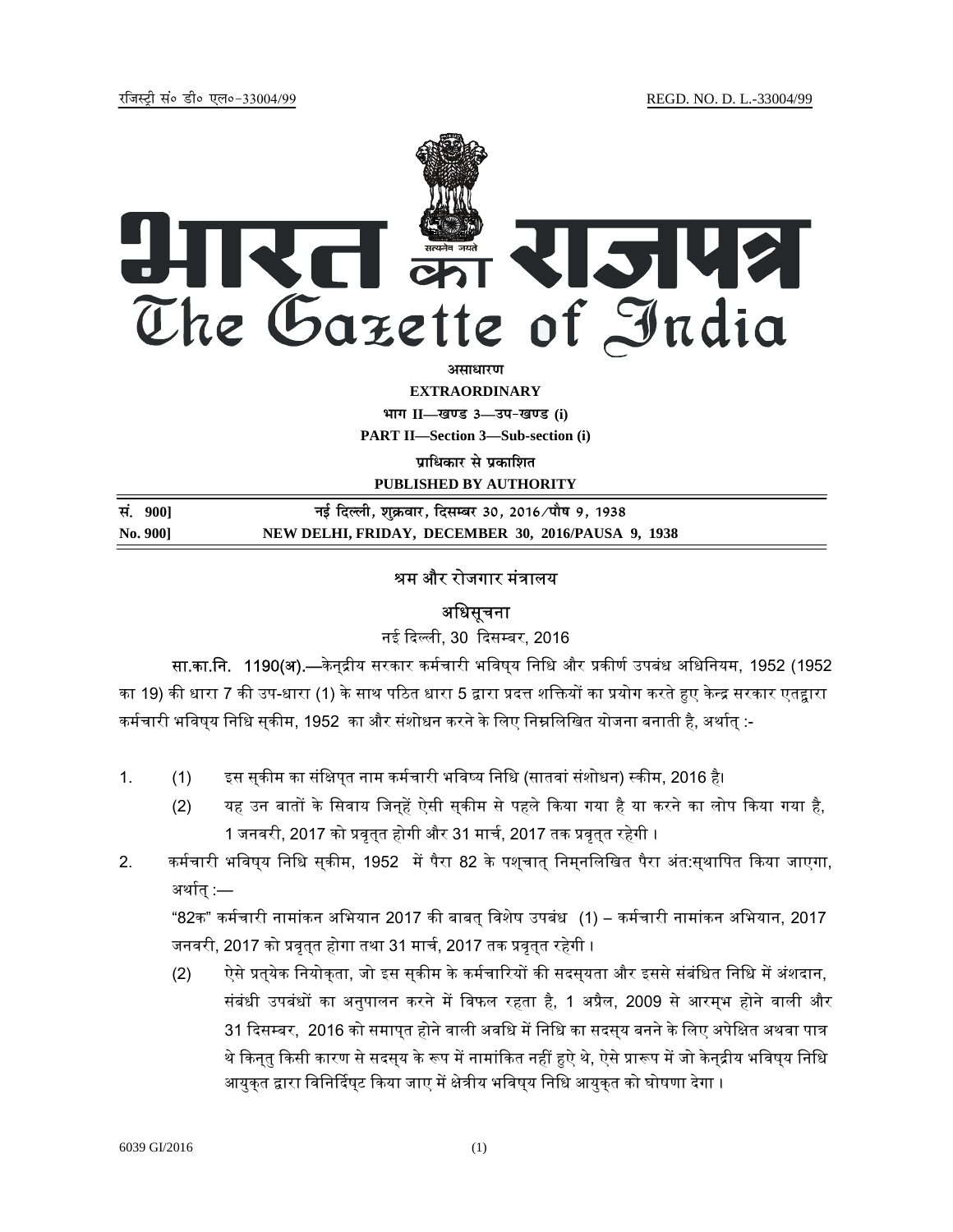| (3) | नियोक्ता, उप पैरा (2) के प्रतिनिर्देश में घोषणा प्रसुतुत करने की तारीख से पन्द्रह दिन के भीतर इस<br>योजना सुकीम उपबंधों के अनुसार नियोक्ता का अंशदान एवं कर्मचारी की मजदूरी से काटा जाने वाला<br>कर्मचारी अंशदान अधिनियम की धारा 7थ के अनुसार देय ब्याज और नुकसानी सहित संदाय करेगा:<br>परंतु नियोक्ता से कर्मचारी अंशदान के संदाय की अपेक्षा नहीं की जाएगी, यदि इसे कर्मचारी की<br>मजदूरी से नहीं काटा गया है।                                                                                       |
|-----|-------------------------------------------------------------------------------------------------------------------------------------------------------------------------------------------------------------------------------------------------------------------------------------------------------------------------------------------------------------------------------------------------------------------------------------------------------------------------------------------------------|
| (4) | नियोक्ता, उप पैरा (2) और उप पैरा (3) का अनुपालन करने के पश्चात ऐसे प्रारूप में जो केन्द्रीय<br>भविष्य निधि आयुक्त द्वारा विनिर्दिष्ट किया जाए में क्षेत्रीय भविष्य निधि आयुक्त को रिटर्न फाइल<br>करेगा।                                                                                                                                                                                                                                                                                               |
| (5) | नियोक्ता, उप पैरा (2) में निर्दिष्ट घोषणा में प्रत्येक कर्मचारी की सदस् <b>यता के संबंध में पात्रता की तारी</b> ख<br>विनिर्दिष्ट करेगा :<br>परंतु ऐसी घोषणा केवल उनुहीं कर्मचारियों के संबंध में विधिमान्य होगी जो 1 जनवरी, 2017<br>को जीवित हैं और यथा स्थिति उनकी स्थापना या नियोक्ता, के विरूद्ध ऐसे कर्मचारियों की सदस् <b>यता की</b><br>पात्रता अवधारित करने के लिए अधिनियम की धारा 7क या इस सुकीम के पैरा 26ख या कर्मचारी पेंशन<br>स्कीम, 1995 के पैरा 8 के अधीन कार्यवाही आरम्भ नहीं की गई है। |
| (6) | यदि नियोक्ता उप पैरा (3) में यथानिर्दिष्ट उसके द्वारा देय अंशदान, ब्याज और नुकसान के संदाय करने में<br>विफल रहता है तो उप पैरा (2) के अधीन नियोक्ता द्वारा भेजी गई घोषणा को इस स्कीम के अधीन ऐसे<br>नियोक्ता द्वारा नहीं भेजा गया माना जाएगा।                                                                                                                                                                                                                                                         |
| (7) | जहां उप पैरा (2) के अधीन की गई घोषणा में तथ्यों का दुर्व्यपदेशन किया गया हो या अधिक्रांत किया<br>गया हो ऐसी घोषणा शून्य होगी और इस सुकीम के अधीन नहीं की गई समझी जाएगी तथा ऐसी घोषणा<br>करने वाला व्यक्ति अधिनियम और इसके बनाई गई स्कीम के उपबंधों के अनुसार दांडिक कार्रवाई का दाति<br>होगा।                                                                                                                                                                                                         |
| (8) | ऐसे कर्मचारियों के संबंध में जिनकी सदस् $\overline{a}$ ता कर्मचारी नामांकन अभियान, 2017 के अनुसार उप पैरा (2)<br>के अधीन घोषित की गई है पर इस सुकीम के उपबंध जिन अपवादों और उपानुतरण के अध्यधीन लागू<br>होंगे, जो निम्नानुसार हैं, अर्थात् :                                                                                                                                                                                                                                                          |
| (क) | पैराग्राफ 30 में उप पैरा (1) के पश्चात निम्नलिखित परंतुक अंत:स्थापित किया जाएगा, अर्थात्:                                                                                                                                                                                                                                                                                                                                                                                                             |
|     | 'परन्तु अधिनियम और इसके अधीन बनाई गई स्कीम के अधीन फायदों के प्रसार और विस्तार के प्रयोजन के लिए                                                                                                                                                                                                                                                                                                                                                                                                      |
|     | कर्मचारी नामांकन अभियान, 2017 के अधीन 1 अप्रैल, 2009 से आरंभ होनी वाली और 31 दिसम्बर, 2016 को                                                                                                                                                                                                                                                                                                                                                                                                         |
|     |                                                                                                                                                                                                                                                                                                                                                                                                                                                                                                       |

समाप्त होने वाली अवधि के लिए सदस्**य के अंशदान अधित्**यजित हो : .<br>परन्तु और यह कि ऐसा छूट अधित्यजन केवल तभी लागू होगा यदि कर्मचारी का अंशदान कर्मचारी की मजदूरी से वसूल न ᳰकया गया हो ।''

(ख) पैरा 32-क के उप पैरा (1) में सारणी के स्थान पर निम्**नलिखित सारणी रखी जाएगी, अर्थात्** :

"सारणी

(कर्मचारी नामांकन अभियान, 2017 के अधीन विधिमान्य घोषणाओं के संबंध में छूट के लिए लागू सारणी)

| चक की अवधि                              | नकसान की दर         |
|-----------------------------------------|---------------------|
|                                         |                     |
| 1अप्रैल, 2009 से 31 दिसंबर, 2016 के बीच | एक रुपया प्रतिवर्ष" |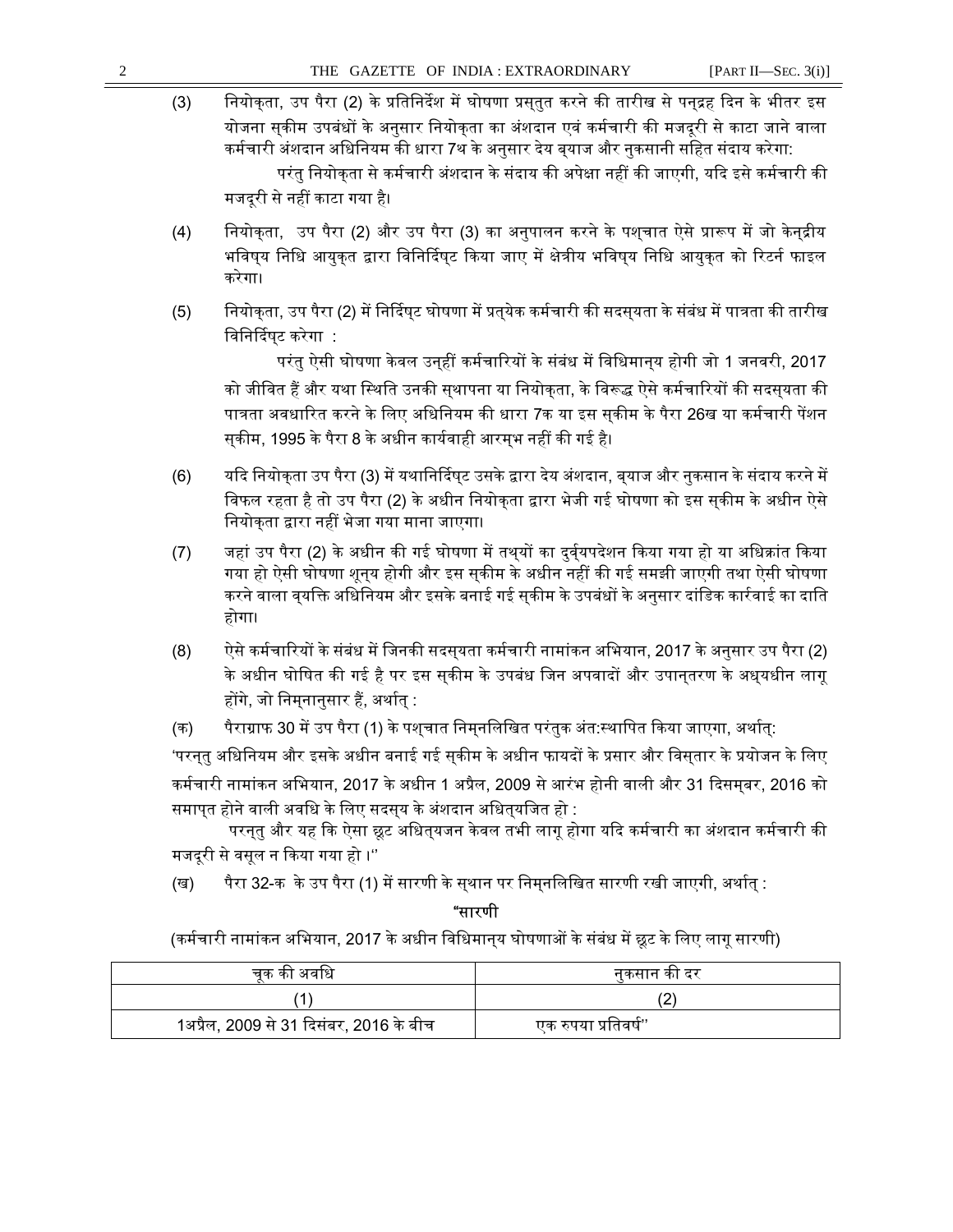(ग) पैरा 39 के सुथान पर निमुनलिखित पैरा रखा जाएगा, अर्थात् :

"39. प्रशासनिक प्रभार का नियतन–कर्मचारी नामांकन अभियान, 2017 के अधीन 1 अप्रैल, 2009 से 31 दिसम्बर, 2016 की अवधि के लिए पैरा 38 के उप पैरा (1) के अधीन देय प्रशासनिक प्रभार शुनय होंगे।"

> [फा. सं. एस. 35012/13/2016-एस.एस-.II] आर. के. गुप्ता, संयुक्त सचिव

टिप्पण : मूल सुकीम भारत के राजपत्र असाधारण, भाग II, खण्ड 3, उप खण्ड (i) में अधिसूचना संखुया सा.का.नि. 1509(अ) तारीख 2 सितमुबर, 1952 द्वारा प्रकाशित की गई थी और अधिसूचना संखुया सा.का.नि. 1065(अ) 11 नवंबर, 2016 द्वारा अंतिम बार संशोधित की गई थी।

#### **MINISTRY OF LABOUR AND EMPLOYMENT**

#### **NOTIFICATION**

New Delhi, the 30th December, 2016

**G.S.R. 1190(E).**— In exercise of the powers conferred by section 5 read with sub-section (1) of section 7 of the Employees' Provident Funds and Miscellaneous Provisions Act, 1952 (19 of 1952), the Central Government hereby makes the following Scheme further to amend the Employees' Provident Funds Scheme, 1952, namely:––

**1.** *(1)* This Scheme may be called the Employees' Provident Funds (**Seventh** Amendment) Scheme, 2016.

(2) It shall come into force on the 1<sup>st</sup> day of January, 2017 and shall cease to operate on the 31<sup>st</sup> day of March, 2017, except as respects things done or omitted to be done before such cessation.

**2.** In the Employees' Provident Funds Scheme, 1952, after paragraph 82, the following paragraph shall be inserted, namely:––

 "82A. Special provision in respect of Employees' Enrolment Campaign, 2017.––(1) The Employees' Enrolment Campaign, 2017 shall come into force on the 1<sup>st</sup> day of January, 2017 and shall cease to operate on the 31<sup>st</sup> day of March, 2017.

- (2) Every employer who has failed to comply with the provisions of this Scheme in relation to membership of employees and contribution thereto to the Fund, shall furnish a declaration in such Form as may be specified by the Central Provident Fund Commissioner, in respect of membership of the employees, who were required or entitled to become members of the Fund for the period beginning the  $1<sup>st</sup>$  day of April, 2009 and ending the 31<sup>st</sup> day of December, 2016 but were not enrolled as members for any reason, to the Regional Provident Fund Commissioner.
- (3) The employer shall, within fifteen days from the date of furnishing the declaration referred to in subparagraph (2), remit the employer's contribution payable in accordance with the provisions of this Scheme and the employee's contribution deducted from the employee's wages along with interest payable in accordance with section 7Q of the Act and damages :

Provided that employer shall not be required to pay the employee's contribution if the same has not been deducted from the wages of the employee.

- (4) The employer shall, after complying with sub-paragraph (2) and sub-paragraph (3), file a return in such form as may be specified by the Central Provident Fund Commissioner, to the Regional Provident Fund Commissioner.
- (5) The employer shall specify the date of eligibility in respect of each employee for membership in the declaration referred to in sub-paragraph (2):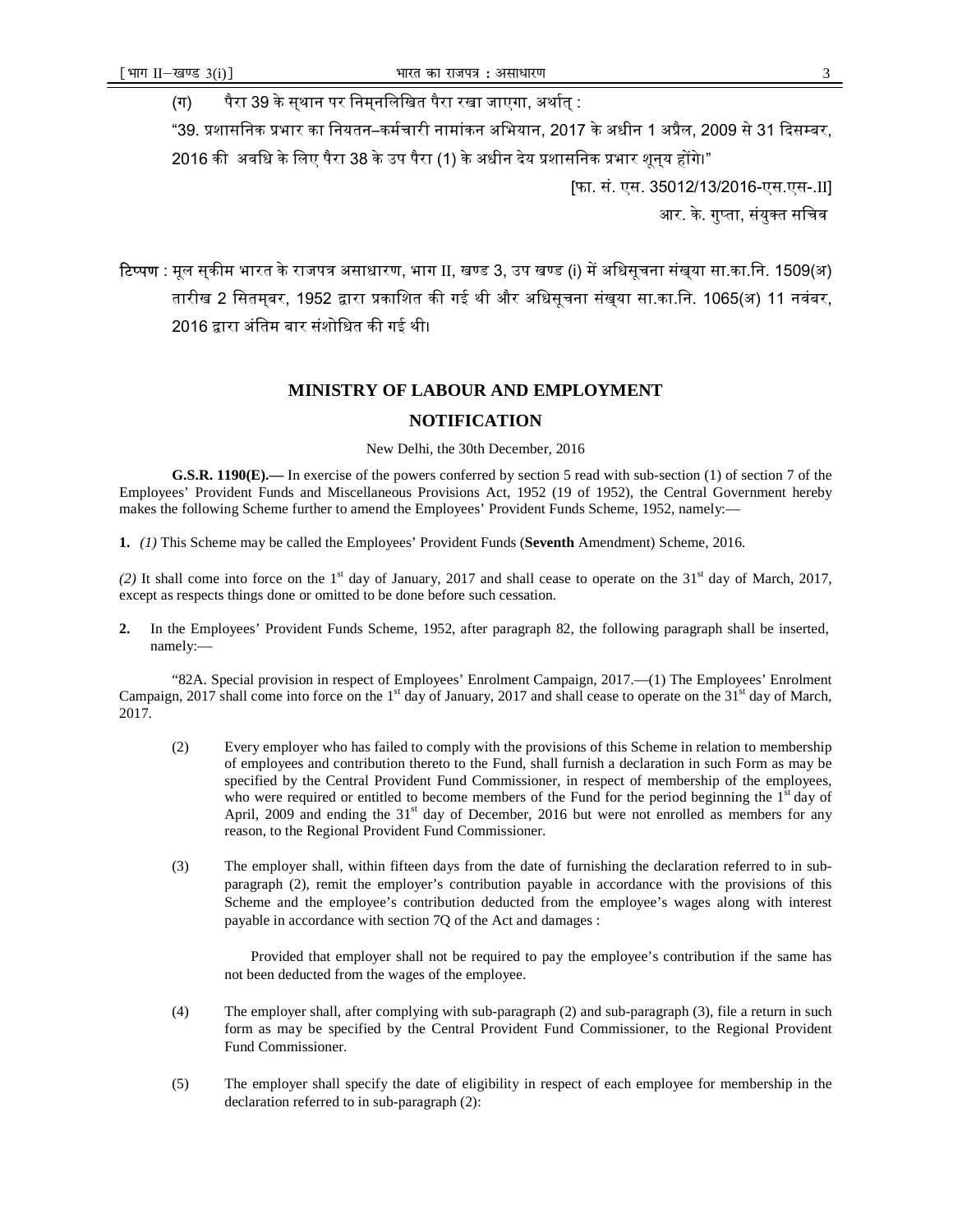Provided that such declaration shall be valid only in respect of employees who are alive as on the 1<sup>st</sup> day of January, 2017 and no proceedings under section 7A of the Act or under paragraph 26B of this Scheme or under paragraph 8 of the Employees' Pension Scheme, 1995 have been initiated against their establishment or employer, as the case may be, to determine the eligibility for membership of such employees.

- (6) If the employer fails to remit the contribution, interest and damages payable by him as referred to in sub-paragraph (3), then, the declaration sent by the employer under sub-paragraph (2) shall be deemed to have not been made by such employer under this Scheme.
- (7) Where a declaration under sub-paragraph (2) has been made by misrepresentation or suppression of facts, such declaration shall be *void* and shall be deemed to have not been made under this Scheme and the person making such declaration shall be liable to penal action in accordance with the provisions of the Act and the Schemes made thereunder.
- (8) The exceptions and modifications subject to which the provisions of this Scheme shall apply, in relation to the employees' whose membership have been declared under sub-paragraph (2) as per the Employees' Enrolment Campaign, 2017, shall be as follows, namely:––
	- (a) in paragraph 30, after sub-paragraph (1), the following proviso shall be inserted, namely:––

"Provided that, for the purpose of increasing coverage and extension of benefits under the Act and Schemes made thereunder, the member's contribution is waived under Employees' Enrolment Campaign, 2017 for the period beginning the  $1<sup>st</sup>$  day of April, 2009 and ending the 31<sup>st</sup> day of December, 2016 :

Provided further that such waiver shall be applicable only if the member's contribution has not been recovered from such member's wages.".

(b) in paragraph 32-A, in sub-paragraph (1), for the Table, the following Table shall be substituted, namely:––

#### **TABLE**

(Applicable for remittances in respect of valid declarations under Employees' Enrolment Campaign, 2017)

| Period of default                                                             | Rate of damages        |
|-------------------------------------------------------------------------------|------------------------|
|                                                                               |                        |
| Between the 1 <sup>st</sup> day of April, 2009 to the 31 <sup>st</sup> day of | One rupee per annum.". |
| December, $2016$                                                              |                        |

 $(c)$  for paragraph 39, the following paragraph shall be substituted, namely:—

"39. Fixation of administrative charges.––The administrative charges payable under Employees' Enrolment Campaign,  $2017$  for the period  $1<sup>st</sup>$  April,  $2009$  to the 31<sup>st</sup> December, 2016 under sub-paragraph (1) of paragraph 38 shall be nil.".

[F. No. S-35012/13/2016-SS-II]

R. K. GUPTA, Jt. Secy.

**Note:** The principal scheme was published in the Gazette of India, Extraordinary, Part II, Section 3, Sub-section (i) *vide* notification number S.R.O. 1509, dated the 2nd September, 1952 and was lastly amended *vide* notification number G.S.R. 1065(E), dated the  $11<sup>th</sup>$  November, 2016.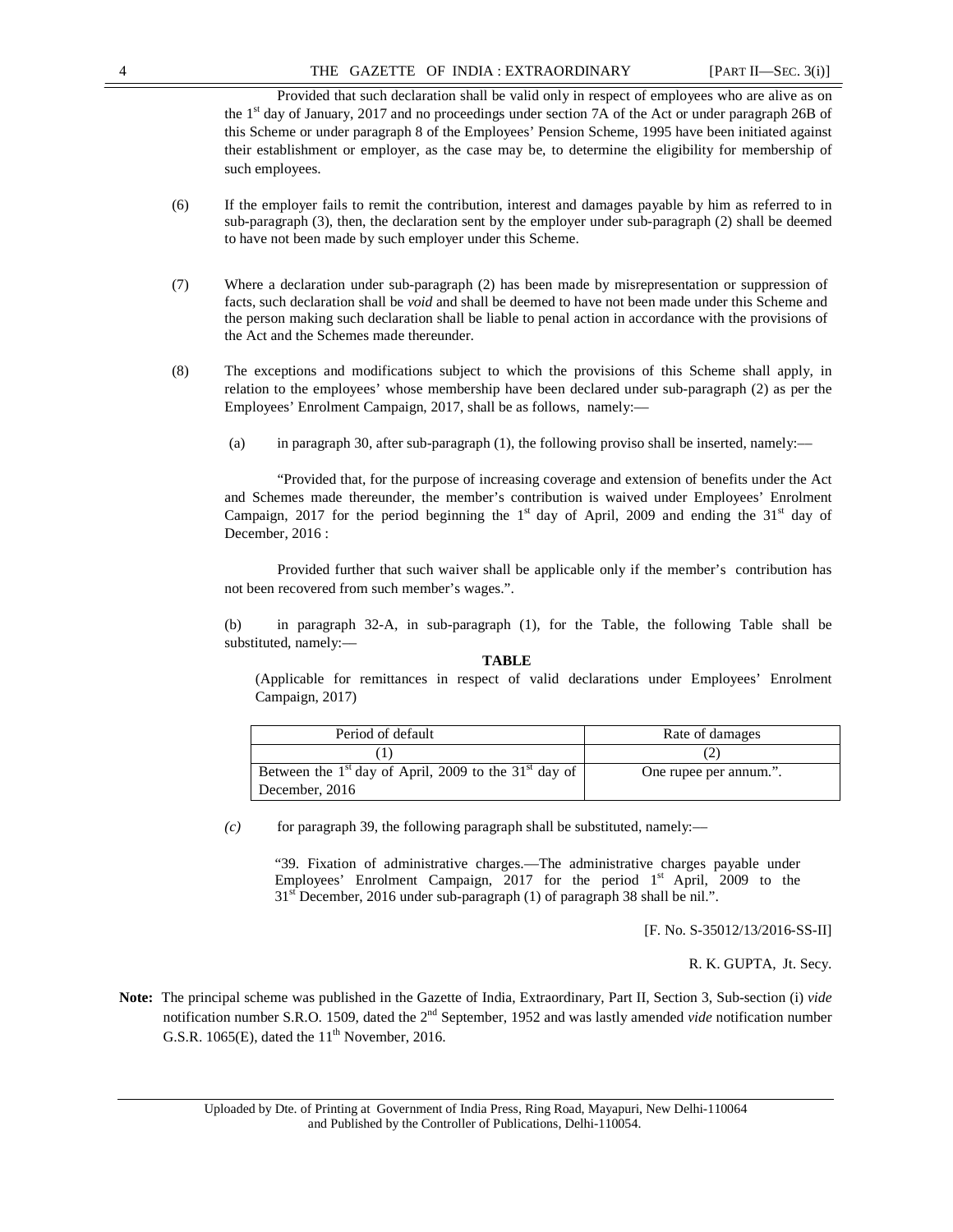

असाधार**ण** 

**EXTRAORDINARY**

 $\lim_{x \to \infty} \frac{1}{x}$  **II** and  $\lim_{x \to \infty} \frac{1}{x}$  and  $\lim_{x \to \infty} \frac{1}{x}$ **PART II—Section 3—Sub-section (i)** 

**प्राधिकार से प्रकाशित** 

**PUBLISHED BY AUTHORITY**

| सं. 9011 | नई दिल्ली, शुक्रवार, दिसम्बर 30, 2016 ∕पौष 9, 1938 |
|----------|----------------------------------------------------|
| No. 901  | NEW DELHI, FRIDAY, DECEMBER 30, 2016/PAUSA 9, 1938 |

### ᮰म और रोजगार मंᮢालय

### अधिसूचना

नई दिल्ली, 30 दिसम्बर, 2016

**सा.का.नि. 1191(अ).—**केनद्रीय सरकार कर्मचारी भविषय निधि और प्रकीर्ण उपबंध अधिनियम, 1952 (1952 का 19) की धारा 7 की उप-धारा (1) के साथ पठित धारा 6 क द्वारा प्रदत्त शक्तियों का प्रयोग करते हुए कर्मचारी पेंशन सुकीम,1995 में और संशोधन करने के लिए निम्नलिखित सुकीम बनाती है, अर्थात् :-

- 1. (1) इस स्कीम का संक्षिपत नाम कर्मचारी पेंशन (सातवां संशोधन) स्कीम, 2016 है ।
	- (2) यह, उन बातों के सिवाय जिन्हें ऐसी समाप्ति से पहले किया गया है या करने का लोप किया गया है, 1 जनवरी, 2017 को प्रवृत्त होगी और 31 मार्च, 2017 तक प्रवृत्त रहेगी ।
- 2. कर्मचारी पेंशन स्कीम, 1995 पैरा-43 क के पशचात् निमनलिखित अंत :पैरा सुथापित किया जाएगा, अर्थात्:

"43ख. कर्मचारी नामांकन अभियान, 2017 के संबंध में विशेष उपबंध—इस सकीम के उपबंधों के अधयधीन अपवाद और उपांतरण के संबंध में लागू होंगे, उन कर्मचारियों पर जिनकी सदस्**यता कर्मचारी नामांकन अभियान, 2017 के** अनुसार, कर्मचारी भविषय निधि सुकीम, 1952 के पैरा-82 क के अधीन घोषित है, निमुनलिखित होगी अर्थात् :—

पैरा 5 में, उप पैरा (1) में सारणी के सथान पर निमनलिखित सारणी रखी जाएगी अर्थात:—

### "सारणी

(कर्मचारी नामांकन अभियान, 2017 के अधीन विधिमान्य घोषणाओं के संबंध में प्रेषणों के लिए लागू सारणी)

| चक की अवधि                               | नकसानी की दर        |
|------------------------------------------|---------------------|
|                                          | ◟                   |
| 1 अप्रैल, 2009 से 31 दिसंबर, 2016 के बीच | एक रुपया प्रतिवर्ष" |

[फा. सं. 35012/13/2016-एस.एस-.II]

आर. के. गुप्ता, संयुक्त सचिव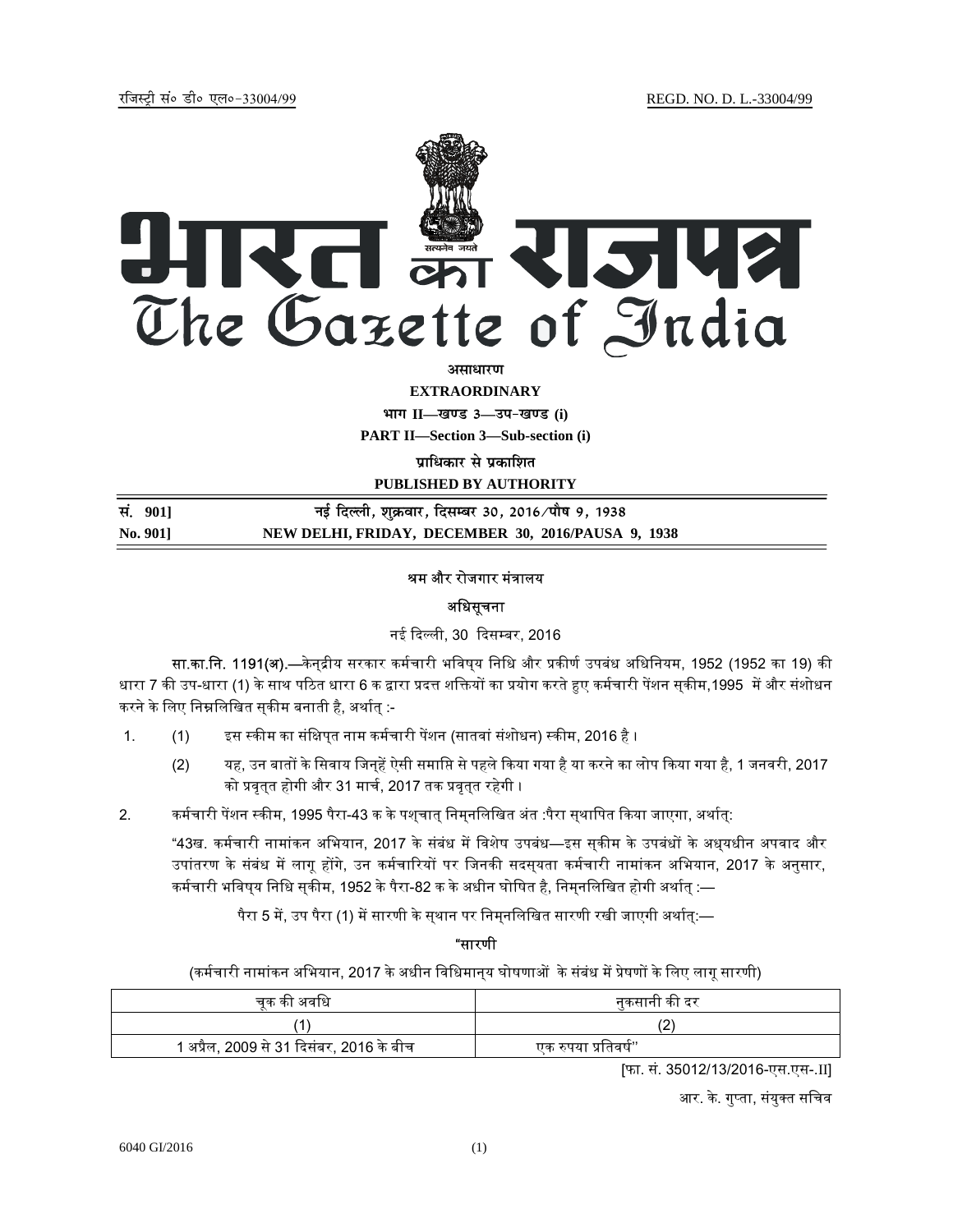टिप्पण : मूल स्कीम भारत के राजपत्र असाधारण, भाग II, खण्ड 3 , उप ख्ण्ड (i) में अधिसूचना संख्**या सा.का.नि. 748(अ) तारी**ख 16 नवंबर, 1995 में प्रकाशित की गई थी और पिछली बार इसमें अधिसूचना संखया सा.का.नि. 1036(अ) तारीख 02 नवंबर, 2016 द्वारा संशोधन किया गया था।

#### **MINISTRY OF LABOUR AND EMPLOYMENT**

### **NOTIFICATION**

New Delhi, the 30th December, 2016

**G.S.R. 1191(E).––** In exercise of powers conferred by section 6A read with sub-section (1) of section 7 of the Employees' Provident Funds and Miscellaneous Provisions Act, 1952 (19 of 1952), the Central Government hereby makes the following Scheme further to amend the Employees' Pension Scheme, 1995, namely:––

**1.** (1) This Scheme may be called the Employees Pension (**Seventh** Amendment) Scheme, 2016.

(2) It shall come into force on the  $1<sup>st</sup>$  day of January, 2017 and shall cease to operate on the  $31<sup>st</sup>$  day of March, 2017, except as respects things done or omitted to be done before such cessation.

**2.** In the Employees' Pension Scheme, 1995, after paragraph 43-A, the following paragraph shall be inserted, namely:––

"43B. Special provision in respect of Employees' Enrolment Campaign, 2017.–– The exceptions and modifications subject to which the provisions of this Scheme shall apply, in relation to the employees' whose membership have been declared under paragraph 82A of the Employees' Provident Funds Scheme, 1952, in accordance with the Employees' Enrolment Campaign, 2017, shall be as follows, namely:––

In paragraph 5, in sub-paragraph (1), for the table, the following table shall be substituted, namely:––

#### **TABLE**

(Applicable for remittances in respect of valid declarations under Employees' Enrolment Campaign, 2017)

| Period of default                                                                  | Rate of damages                |
|------------------------------------------------------------------------------------|--------------------------------|
|                                                                                    |                                |
| Between the $1st$ day of April, 2009 to the 31 <sup>st</sup> day of December, 2016 | One rupee per annum.".         |
|                                                                                    | [F. No. S-35012/13/2016-SS-II] |

R. K. GUPTA, Jt. Secy.

**Note :––**The principal scheme was published in the Gazette of India, Extraordinary, Part II, section 3, sub-section (i) *vide* notification number G.S.R. 748 (E), dated the  $16<sup>th</sup>$  November, 1995 and was lastly amended *vide* notification number G.S.R. 1036(E) dated the  $2<sup>nd</sup>$  November, 2016.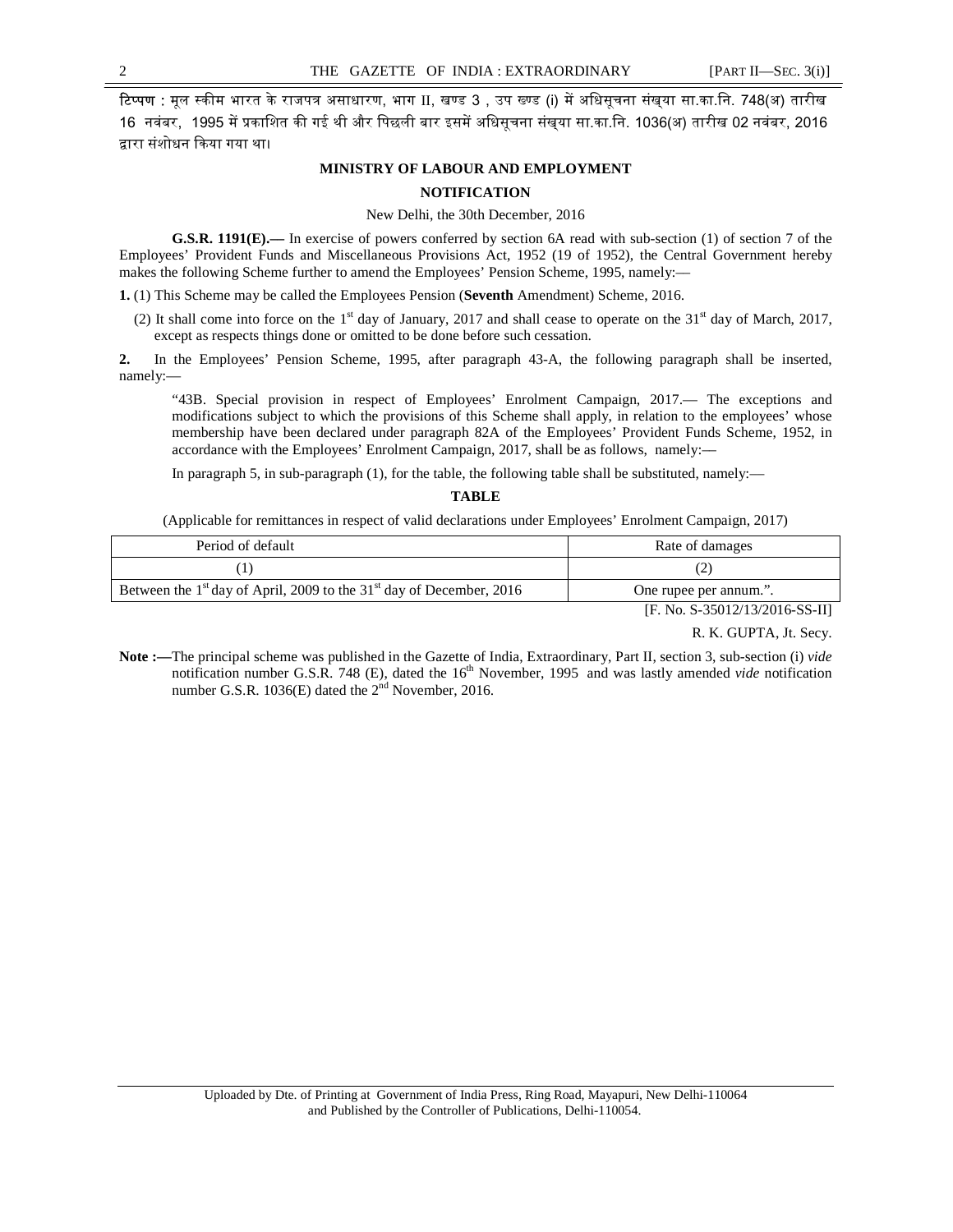

असाधारण

**EXTRAORDINARY Hkkx II—[k.M 3—mi&[k.M (i)**

**PART II—Section 3—Sub-section (i)** 

**प्राधिकार से प्रकाशित** 

**PUBLISHED BY AUTHORITY**

**la- 1002]** बाई दिल्ली, शुक्रवार, दिसम्बर 30, 2016/पौष 9, 1938 **No. 902] NEW DELHI, FRIDAY, DECEMBER 30, 2016/PAUSA 9, 1938**

# श्रम और रोजगार मंत्रालय

# अधिसूचना

नई दिल्ली, 30 दिसम्बर, 2016

सा.का.नि. 1192(अ).—केन्द्रीय सरकार कर्मचारी भविष्य निधि और प्रकीर्ण उपबंध अधिनियम, 1952 (1952 का 19) की धारा 7 की उप-धारा (1) के साथ पठित धारा 6ग द्वारा प्रदत्त शक्तियों का प्रयोग करते हुए कर्मचारी निक्षेप सहबद्ध बीमा सुकीम, 1976 में और संशोधन करने के लिए निम्नलिखित सुकीम बनाती है, अर्थात् :—

- 1. (1) इस स्कीम का संक्षिप्त नाम कर्मचारी निक्षेप सहबद्ध बीमा स्कीम (दूसरा संशोधन) स्कीम, 2016 है।
	- (2) यह, उन बातों के सिवाय जिन्**हें ऐसी समाप्ति से पहले किया गया है या** करने का लोप किया गया है, 1 जनवरी, 2017 को प्रवृत्त होगी और 31 मार्च, 2017 तक प्रवृत्त रहेगी ।
- 2. कर्मचारी निक्षेप सहबद्ध बीमा स्कीम, 1976 में पैरा 28 के पशुचात् निमुनलिखित पैरा अंत:स्थापित किया जाएगा, अर्थात:

"28क. कर्मचारी नामांकन अभियान, 2017 के संबंध में विशेष उपबंध - इस सुकीम के उपबंधों के अध्यधीन अपवाद और उपांतरण के संबंध में लागू होंगे, उन कर्मचारियों पर जिनकी सदस् $\,$ यता कर्मचारी नामांकन अभियान, 2017 के अनुसार, कर्मचारी भविष्य निधि स्कीम, 1952 के पैरा 82क के अधीन घोषित की गई है, निम्नलिखित होगी, अर्थात :—

पैरा 8क में, उप पैरा (1) में सारणी के सथान पर निमनलिखित सारणी रखी जाएगी अर्थात :—